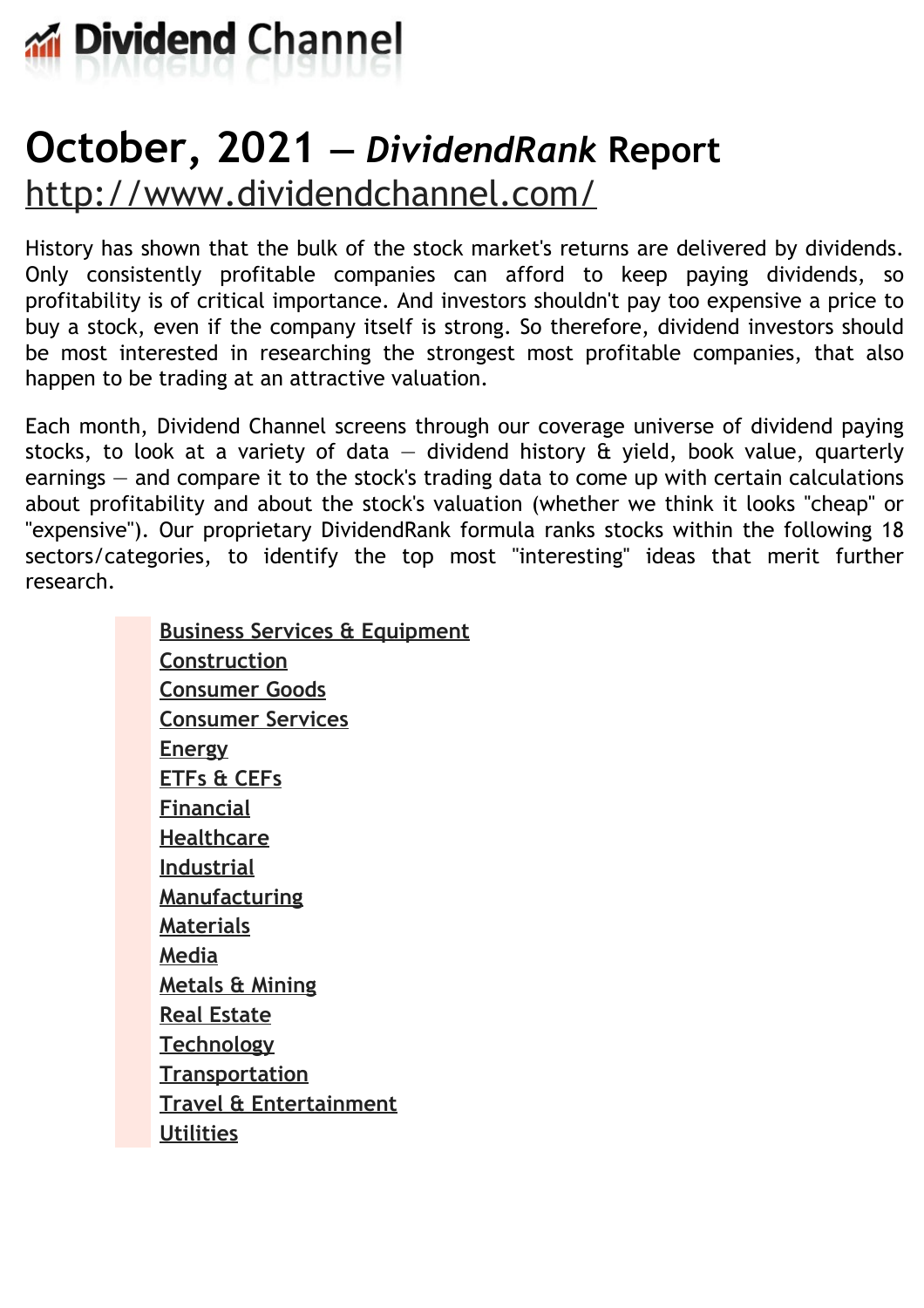### **BUSINESS SERVICES & EQUIPMENT**

| <b>DividendRank</b> | Symbol      |   |      | Dividend Recent Yield* |
|---------------------|-------------|---|------|------------------------|
| #1                  | <b>CCAP</b> | Q | 1.64 | 8.57%                  |
| #2                  | <b>HHR</b>  | А | 0.55 | 1.13%                  |
| #3                  | <b>NEWT</b> | Q | 3.60 | 12.98%                 |
| #4                  | <b>RMR</b>  | Q | 1.52 | 4.54%                  |
| #5                  | TRTN        | Q | 2.28 | 4.38%                  |
| #6                  | WU          | Q | 0.94 | 4.65%                  |
| #7                  | <b>RGP</b>  | Q | 0.56 | 3.55%                  |
| #8                  | <b>MGRC</b> | Q | 1.74 | 2.42%                  |
| #9                  | <b>HCKT</b> | Q | 0.40 | 2.04%                  |
| #10                 | TTEC        | S | 0.94 | 1.01%                  |

•<br>"<sub>(updated 7 hours, 20 minutes ago) Yield calculations vary and may not be reliable nor comparable. Not all publicly<br>traded securities are ranked; data may be incorrect or out of date. Rankings are for informational purp</sub> *and do not constitute advice. Full [disclaimer](https://www.dividendchannel.com/disclaimer/)*



Crescent Capital BDC is an externally managed, closed-end, nondiversified management investment company. Co.'s primary investment objective is to maximize the total return to its stockholders in the form of current income and capital appreciation through debt and related equity investments.

| <b>CONSTRUCTION</b> |             |   |      |                        |
|---------------------|-------------|---|------|------------------------|
| DividendRank        | Symbol      |   |      | Dividend Recent Yield* |
| #1                  | <b>MDC</b>  | Q | 1.60 | 3.42%                  |
| #2                  | <b>PHM</b>  | Q | 0.56 | 1.22%                  |
| #3                  | KBH         | Q | 0.60 | 1.54%                  |
| #4                  | <b>LEN</b>  | Q | 1.00 | 1.07%                  |
| #5                  | <b>TOL</b>  | Q | 0.68 | 1.23%                  |
| #6                  | CCS         | Q | 0.60 | 0.98%                  |
| #7                  | <b>HEES</b> | Q | 1.10 | 3.17%                  |
| #8                  | AGX         | Q | 1.00 | 2.29%                  |
| #9                  | <b>GVA</b>  | Q | 0.52 | 1.31%                  |
| #10                 | <b>PRIM</b> | Q | 0.24 | 0.98%                  |

*\** ated 7 hours, 20 minutes ago) Yield calculations vary and may not be reliable nor comparable. Not all publicly traded securities are ranked; data may be incorrect or out of date. Rankings are for informational purposes only *and do not constitute advice. Full [disclaimer](https://www.dividendchannel.com/disclaimer/)*



M.D.C. Holdings is engaged in the homebuilding and financial services. Co.'s homebuilding operations consist of its subsidiaries that purchase finished lots or develop lots to the extent necessary for the construction and sale of single-family detached homes to first-time and first-time move-up homebuyers. Co.'s financial services operations include: HomeAmerican Mortgage Corporation, which originates mortgage loans for its homebuyers; and Allegiant Insurance Company, Inc., A Risk Retention Group, which provides insurance coverage to its homebuilding subsidiaries on homes that have been delivered and various of its subcontractors for completed work on those delivered homes.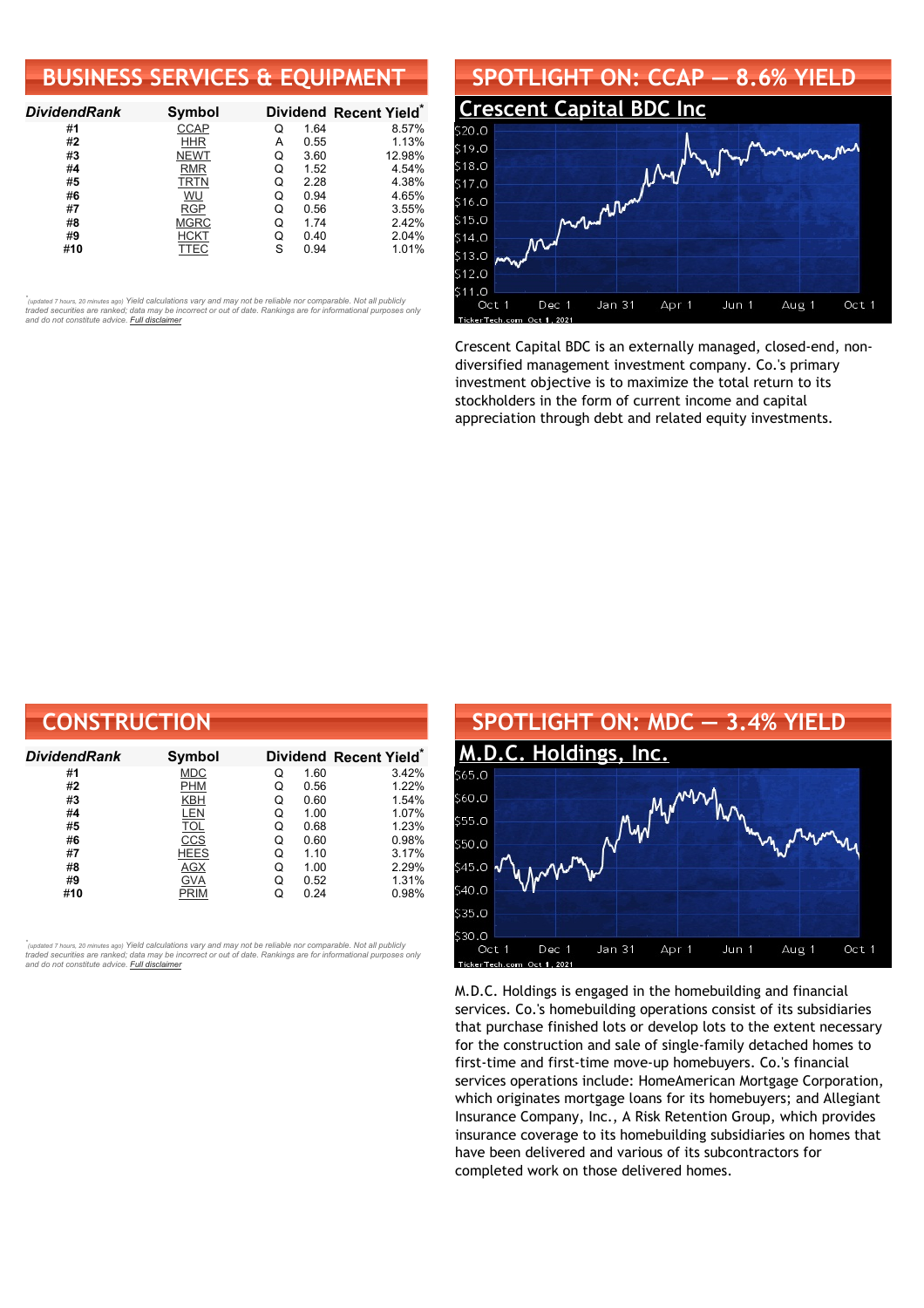### **CONSUMER GOODS**

| <b>DividendRank</b> | Symbol      |   |      | Dividend Recent Yield* |
|---------------------|-------------|---|------|------------------------|
| #1                  | BTI         | Q | 2.98 | 8.46%                  |
| #2                  | <b>BGFV</b> | Q | 1.00 | 4.34%                  |
| #3                  | DVD         | S | 0.08 | 3.31%                  |
| #4                  | <b>UVV</b>  | Q | 3.12 | 6.46%                  |
| #5                  | BKE         | O | 1.32 | 3.33%                  |
| #6                  | <b>HVT</b>  | O | 1.00 | 2.97%                  |
| #7                  | CAG         | Q | 1.25 | 3.69%                  |
| #8                  | ACU         | Q | 0.52 | 1.59%                  |
| #9                  | СIХ         | Q | 0.80 | 3.85%                  |
| #10                 | CSTE        |   | 0.84 | 6.76%                  |

•<br>"<sub>(updated 7 hours, 20 minutes ago) Yield calculations vary and may not be reliable nor comparable. Not all publicly<br>traded securities are ranked; data may be incorrect or out of date. Rankings are for informational purp</sub> *and do not constitute advice. Full [disclaimer](https://www.dividendchannel.com/disclaimer/)*



British American Tobacco is a holding company. Through its subsidiaries, Co. is a multi-category consumer goods company that provides tobacco and nicotine products to consumers around the world. Co.'s non-combustible portfolio includes: Vuse and Vype, glo™, Velo, and Grizzly and Camel Snus. Co.'s combustible portfolio includes: Newport, Natural American Spirit, Camel, Pall Mall, Lucky Strike, Kent, Dunhill Tobacco, and Rothmans. Co. also has a portfolio of international and local brands. These combustible brands include Vogue, Viceroy, 555, Benson and Hedges, Peter Stuyvesant, Double Happiness, Kool, and Craven A, while oral brands include Granit, Mocca, and Kodiak.

| <b>CONSUMER SERVICES</b> |             |   |      |                        |
|--------------------------|-------------|---|------|------------------------|
| DividendRank             | Symbol      |   |      | Dividend Recent Yield* |
| #1                       | <b>GHC</b>  | O | 6.04 | 1.03%                  |
| #2                       | <b>HRB</b>  | Q | 1.08 | 4.32%                  |
| #3                       | SCI         | Q | 0.92 | 1.53%                  |
| #4                       | <b>STRA</b> | Q | 2.40 | 3.40%                  |
| #5                       | <b>MNRO</b> | Q | 1.04 | 1.81%                  |
| #6                       | CSV         | Q | 0.40 | 0.90%                  |

,<br>"<sub>(updated 7 hours, 20 minutes ago) Yield calculations vary and may not be reliable nor comparable. Not all publicly<br>traded securities are ranked; data may be incorrect or out of date. Rankings are for informational purp</sub> *and do not constitute advice. Full [disclaimer](https://www.dividendchannel.com/disclaimer/)*



Graham Holdings is an education and media company, whose operations include educational services; television broadcasting; online, print and local TV news; home health and hospice care; and manufacturing. Co.'s subsidiary, Kaplan, Inc. provides educational services, both domestically and outside the United States. Co.'s media operations comprise of the ownership and operation of television broadcasting, plus Slate and Foreign Policy magazines; and Pinna, an ad-free audio streaming service for children. Co. also owns, among other, automotive dealerships, restaurants, a cybersecurity training company, a marketing solutions provider, and a customer data and analytics software company.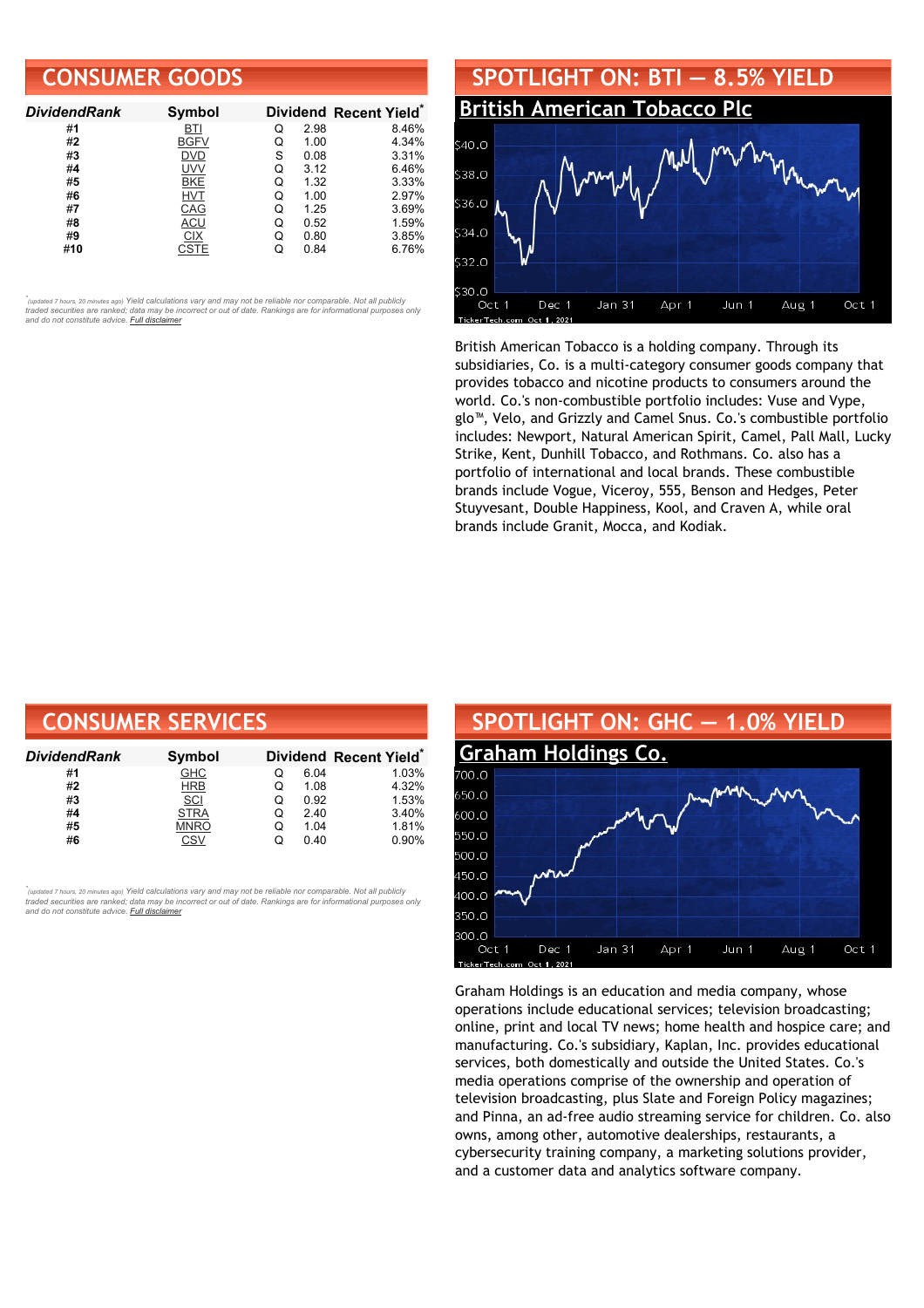| <b>ENERGY</b>       |             |   |      |                                    |
|---------------------|-------------|---|------|------------------------------------|
| <b>DividendRank</b> | Symbol      |   |      | Dividend Recent Yield <sup>®</sup> |
| #1                  | PRT         | м | 0.60 | 9.03%                              |
| #2                  | <b>FLNG</b> | Q | 1.60 | 8.89%                              |
| #3                  | <b>PBR</b>  | А | 0.61 | 5.93%                              |
| #4                  | KNOP        | Q | 2.08 | 11.07%                             |
| #5                  | <b>PBA</b>  | М | 2.52 | 7.95%                              |
| #6                  | <b>MPC</b>  | Q | 2.32 | 3.75%                              |
| #7                  | GLP         | Q | 2.30 | 10.86%                             |
| #8                  | CNQ         | Q | 1.88 | 5.15%                              |
| #9                  | <b>TRP</b>  | Q | 3.48 | 7.24%                              |
| #10                 | <b>ENB</b>  | Q | 2.67 | 6.71%                              |

### **SPOTLIGHT ON: PRT — 9.0% YIELD**



PermRock Royalty Trust acquires and holds the Net Profits Interest for the benefit of its unitholders. The Net Profits Interest entitles Co. to receive 80% of the net profits from the sale of oil and natural gas production from the Underlying Properties. The Underlying Properties consist of the following four operating areas: the Permian Clearfork area located in Hockley and Terry Counties, TX; the Permian Abo area located in Terry and Cochran Counties, TX; the Permian Shelf area located in Glasscock, Schleicher, Stonewall and Coke Counties, TX; and the Permian Platform area located in Ward, Crane, Terry and Ector Counties, TX.

| <b>ETFS &amp; CEFS</b> |             |   |      |                                    |
|------------------------|-------------|---|------|------------------------------------|
| <b>DividendRank</b>    | Symbol      |   |      | Dividend Recent Yield <sup>®</sup> |
| #1                     | OPP         | м | 1.90 | 13.06%                             |
| #2                     | <b>RIV</b>  | м | 2.04 | 12.00%                             |
| #3                     | <b>DPG</b>  | Q | 1.40 | 10.43%                             |
| #4                     | <b>IHD</b>  | Q | 0.72 | 9.74%                              |
| #5                     | <b>FCA</b>  | Q | 3.64 | 12.06%                             |
| #6                     | <b>IAE</b>  | Q | 0.86 | 10.00%                             |
| #7                     | <b>RA</b>   | М | 2.39 | 11.42%                             |
| #8                     | <b>GLQ</b>  | М | 1.61 | 10.99%                             |
| #9                     | <b>BGIO</b> | м | 0.60 | 11.49%                             |
| #10                    | GLO         | м | 1.30 | 10.71%                             |

*\** ated 7 hours, 20 minutes ago) Yield calculations vary and may not be reliable nor comparable. Not all publicly traded securities are ranked; data may be incorrect or out of date. Rankings are for informational purposes only *and do not constitute advice. Full [disclaimer](https://www.dividendchannel.com/disclaimer/)*



RiverNorth/DoubleLine Strategic Opportunity is an investment company with an investment objective to seek current income and overall total return. The Fund seeks to achieve its investment objective by allocating its Managed Assets among two principal strategies; under normal market conditions, the Fund may allocate between 10% and 35% of its Managed Assets to the Tactical Closed-End Fund Income Strategy and 65% to 90% of its Managed Assets to the Opportunistic Income Strategy.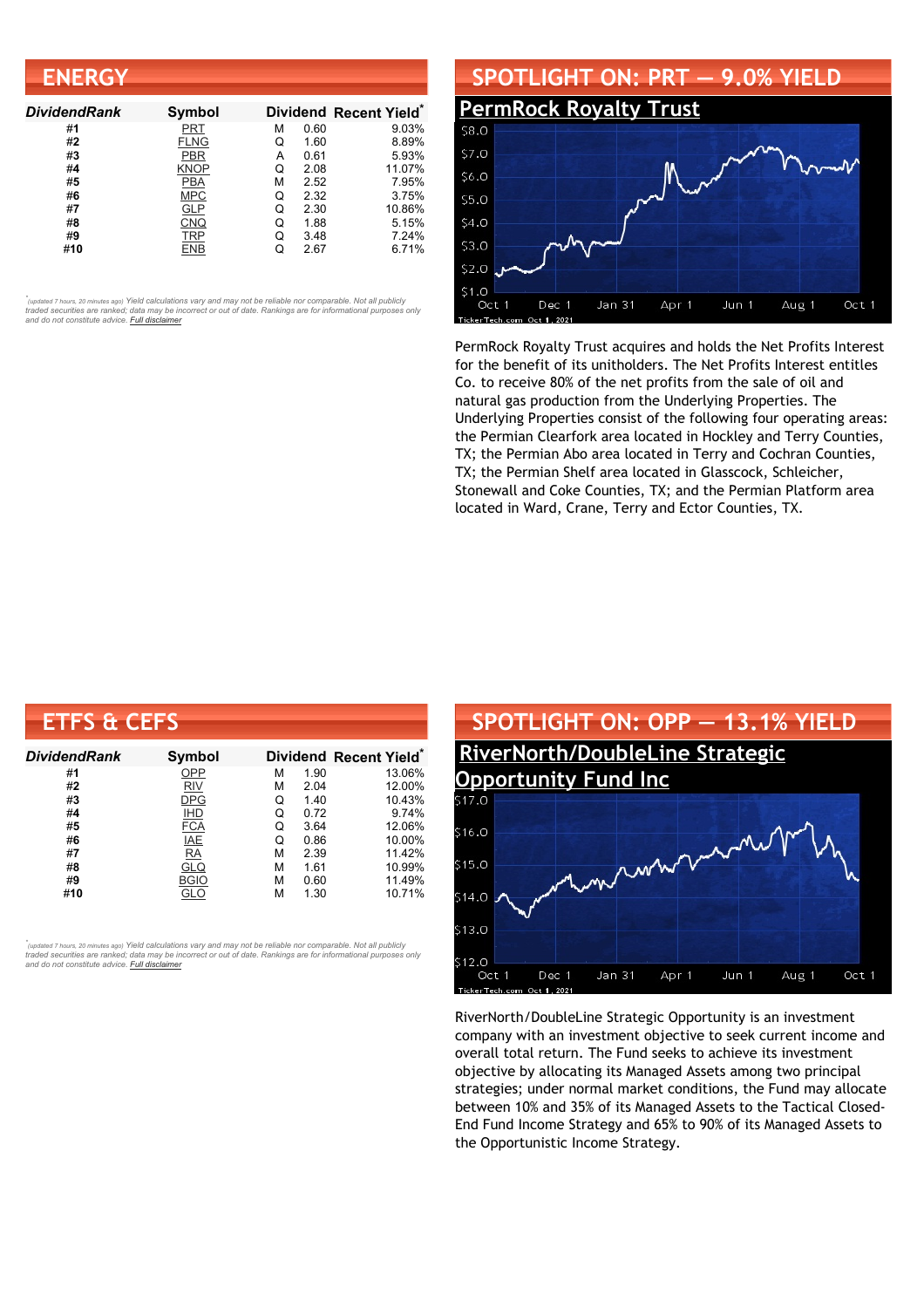### **FINANCIAL**

| <b>DividendRank</b> | Symbol      |   |      | Dividend Recent Yield* |
|---------------------|-------------|---|------|------------------------|
| #1                  | <b>SSSS</b> | A | 2.25 | 17.43%                 |
| #2                  | <b>GSBD</b> | Q | 1.80 | 9.81%                  |
| #3                  | <b>PSEC</b> | м | 0.72 | 9.35%                  |
| #4                  | <b>AXS</b>  | Q | 1.68 | 3.65%                  |
| #5                  | ORI         | Q | 0.88 | 3.80%                  |
| #6                  | <b>OFS</b>  | Q | 0.96 | 9.27%                  |
| #7                  | OCCI        | Q | 2.20 | 16.16%                 |
| #8                  | <b>WSBF</b> | Q | 0.80 | 3.90%                  |
| #9                  | <b>TSLX</b> | Q | 1.64 | 7.38%                  |
| #10                 | PRU         |   | 4.60 | 4.37%                  |

•<br>"<sub>(updated 7 hours, 20 minutes ago) Yield calculations vary and may not be reliable nor comparable. Not all publicly<br>traded securities are ranked; data may be incorrect or out of date. Rankings are for informational purp</sub> *and do not constitute advice. Full [disclaimer](https://www.dividendchannel.com/disclaimer/)*

#### **SPOTLIGHT ON: SSSS — 17.4% YIELD SuRo [Capital](http://www.dividendchannel.com/symbol/ssss/) Corp**  $516.0$  $$15.0$  $$14.0$  $5130$ 512.0  $$11.0$  $$10.0$ \$9.0 \$8.0 \$7.0 Oct 1 Dec 1 Jan 31 Apr 1 Jun 1 Aug 1 Oct 1

SuRo Capital is an internally-managed, non-diversified closed-end management investment company. Co.'s investment objective is to maximize its portfolio's total return, principally by seeking capital gains on its equity and equity-related investments.

| <b>HEALTHCARE</b>   |               |   |      |                        |  |  |
|---------------------|---------------|---|------|------------------------|--|--|
| <b>DividendRank</b> | <b>Symbol</b> |   |      | Dividend Recent Yield* |  |  |
| #1                  | PFE           | Q | 1.56 | 3.63%                  |  |  |
| #2                  | <b>NHC</b>    | Q | 2.08 | 2.97%                  |  |  |
| #3                  | <b>GRFS</b>   | S | 0.91 | 6.23%                  |  |  |
| #4                  | SNY           | А | 1.93 | 4.00%                  |  |  |
| #5                  | <b>ABBV</b>   | Q | 5.20 | 4.82%                  |  |  |
| #6                  | <b>FMS</b>    | А | 0.82 | 2.34%                  |  |  |
| #7                  | <b>ELAT</b>   | Q | 2.50 | 5.01%                  |  |  |
| #8                  | <b>DGX</b>    | Q | 2.48 | 1.71%                  |  |  |
| #9                  | <b>BMY</b>    | Q | 1.96 | 3.31%                  |  |  |
| #10                 | <b>NVS</b>    | А | 3.20 | 3.91%                  |  |  |

,<br>"<sub>(updated 7 hours, 20 minutes ago) Yield calculations vary and may not be reliable nor comparable. Not all publicly<br>traded securities are ranked; data may be incorrect or out of date. Rankings are for informational purp</sub> *and do not constitute advice. Full [disclaimer](https://www.dividendchannel.com/disclaimer/)*



Pfizer is a research-based biopharmaceutical company. Co. is engaged in the discovering, developing, manufacturing, marketing, sales and distribution of biopharmaceutical products. Co.'s business includes: internal medicine, which includes cardiovascular metabolic and pain products; oncology, which includes products in biologics, small molecules, immunotherapies, and biosimilars for cancers; hospital, which includes Co.'s portfolio of sterile injectable and anti-infective medicines, as well as Pfizer CentreOne; vaccines, which includes vaccines brands in pneumococcal disease, meningococcal disease, tick-borne encephalitis and COVID-19; inflammation and immunology; and rare disease.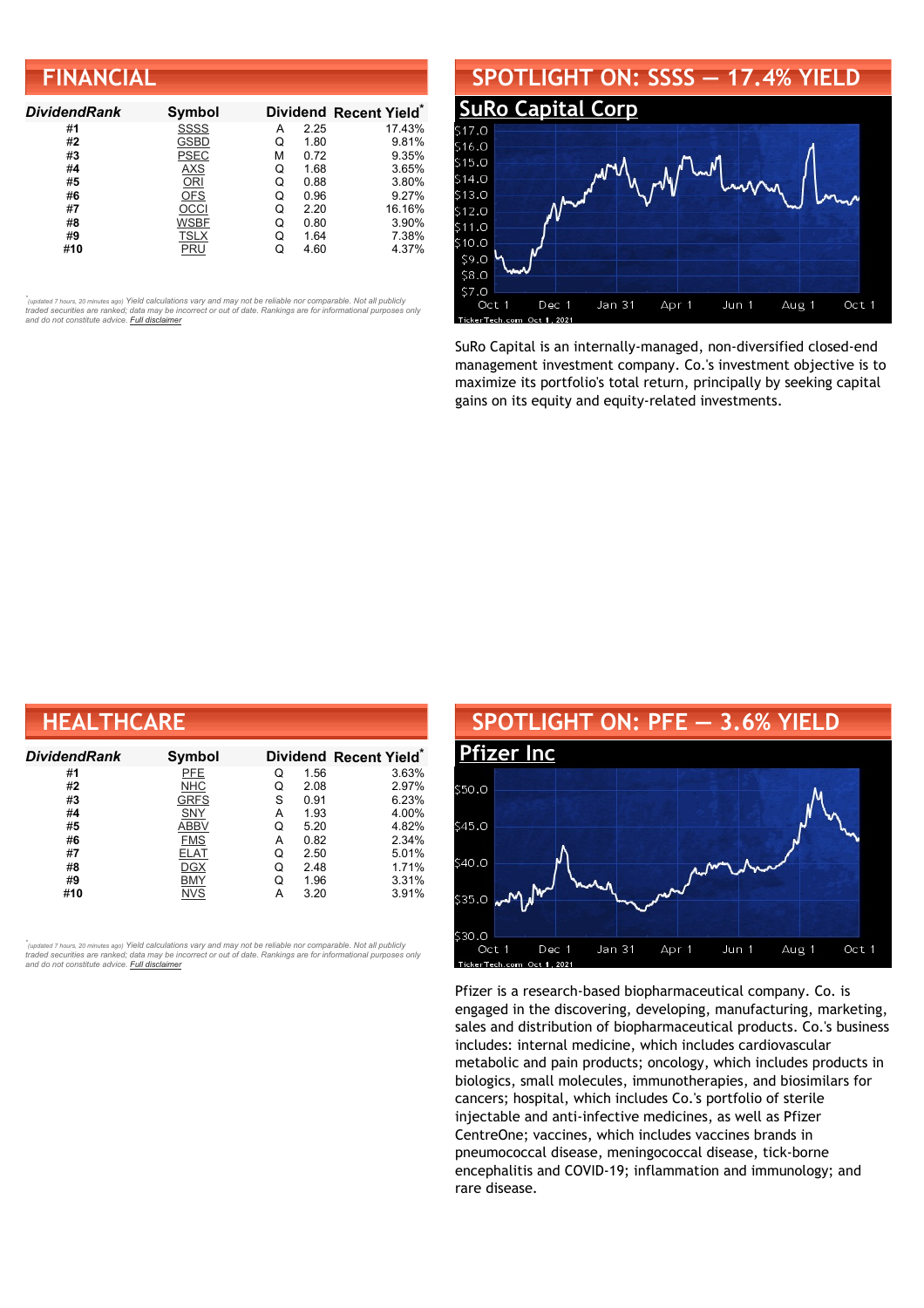| <b>INDUSTRIAL</b>   |                |   |       |                        |  |  |
|---------------------|----------------|---|-------|------------------------|--|--|
| <b>DividendRank</b> | <b>Symbol</b>  |   |       | Dividend Recent Yield* |  |  |
| #1                  | CPAC           | А | 0.32  | 5.93%                  |  |  |
| #2                  | WLKP           | Q | 1.89  | 7.75%                  |  |  |
| #3                  | <b>LYB</b>     | Q | 4.52  | 4.82%                  |  |  |
| #4                  | FF             | Q | 0.24  | 3.37%                  |  |  |
| #5                  | LMT            | Q | 11.20 | 3.25%                  |  |  |
| #6                  | <b>BCC</b>     | Q | 0.40  | 0.74%                  |  |  |
| #7                  | HUN            | Q | 0.75  | 2.53%                  |  |  |
| #8                  | <b>KRO</b>     | Q | 0.72  | 5.80%                  |  |  |
| #9                  |                | Q | 0.42  | 5.02%                  |  |  |
| #10                 | $rac{SOI}{OC}$ | Q | 1.04  | 1.22%                  |  |  |



Cementos Pacasmayo is a cement manufacturer in the northern region of Peru. Co. produces, distributes and sells cement and cement-related materials, such as precast products and ready-mix concrete. Co.'s products are primarily used in construction. Co. also produces and sells quicklime for use in mining operations. Co. has three operating segments: cement, concrete and precast, quicklime and sales of construction supplies.

| <b>MANUFACTURING</b> |               |   |      |                                    |
|----------------------|---------------|---|------|------------------------------------|
| <b>DividendRank</b>  | <b>Symbol</b> |   |      | Dividend Recent Yield <sup>®</sup> |
| #1                   | ETD           | Q | 1.00 | 4.22%                              |
| #2                   | BSET          | Q | 0.56 | 3.09%                              |
| #3                   | <b>BKTI</b>   | Q | 0.08 | 2.83%                              |
| #4                   | HOFT          | Q | 0.72 | 2.67%                              |
| #5                   | <b>SMP</b>    | Q | 1.00 | 2.29%                              |
| #6                   | LCII          | Q | 3.60 | 2.67%                              |
| #7                   | <b>MGA</b>    | Q | 1.72 | 2.29%                              |
| #8                   | <b>CRWS</b>   | Q | 0.32 | 4.32%                              |
| #9                   | LEG           | Q | 1.68 | 3.75%                              |
| #10                  | ОХМ           | Q | 1.68 | 1.86%                              |

*\** ated 7 hours, 20 minutes ago) Yield calculations vary and may not be reliable nor comparable. Not all publicly traded securities are ranked; data may be incorrect or out of date. Rankings are for informational purposes only *and do not constitute advice. Full [disclaimer](https://www.dividendchannel.com/disclaimer/)*



Ethan Allen Interiors, through its wholly-owned subsidiary, Ethan Allen Global, Inc., and Ethan Allen Global, Inc.'s subsidiaries, is an interior design company, manufacturer and retailer in the home furnishings marketplace. Co. aligns its business into two reportable segments: retail, which sells home furnishings and accents to clients through a network of Co.-operated design centers; and wholesale, which is principally involved in the development of the Ethan Allen brand and encompasses all aspects of design, manufacturing, sourcing, marketing, sale and distribution of Co.'s range of home furnishings and accents. Co.'s product line includes case goods, upholstery and home accents.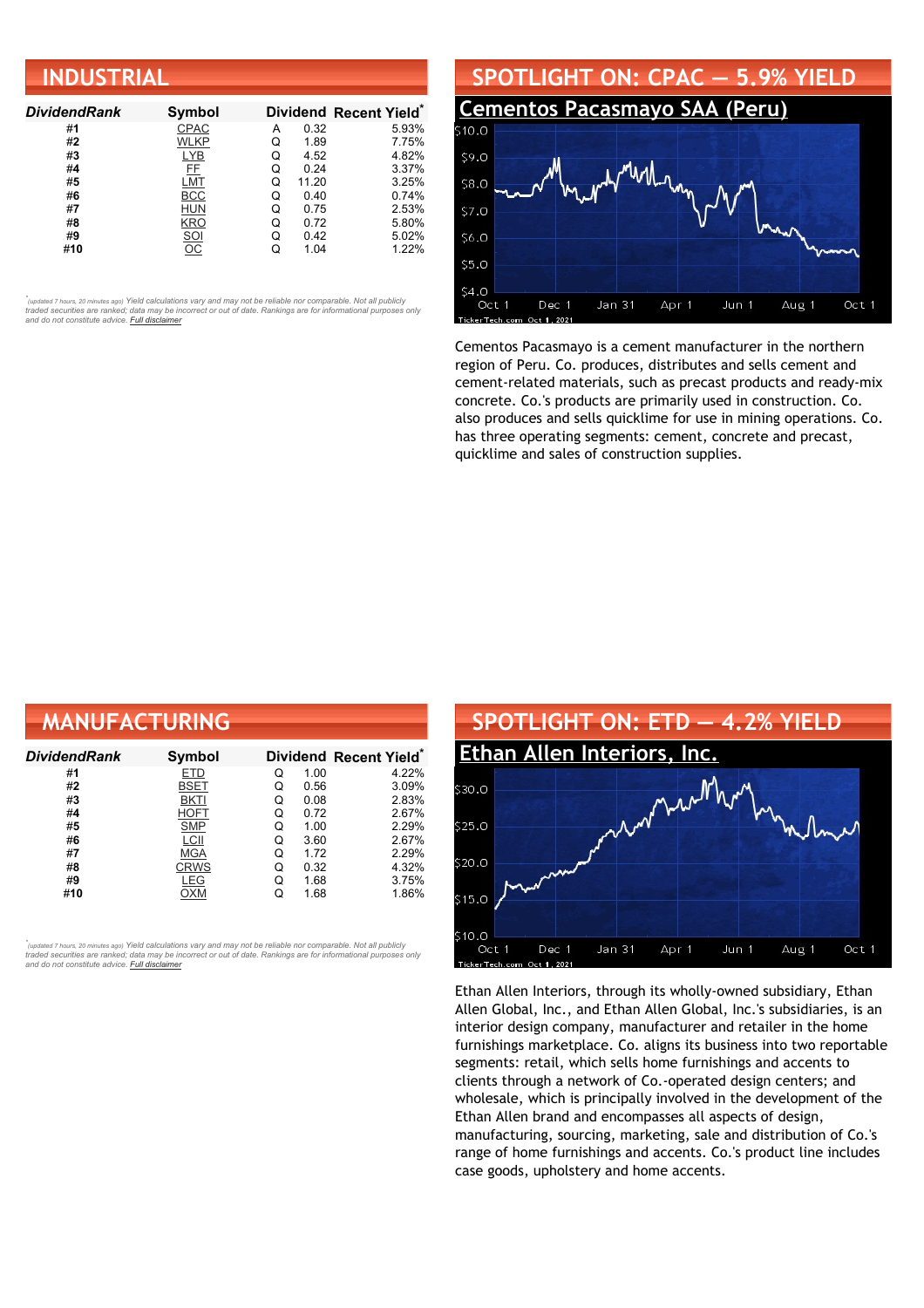| <b>MATERIALS</b>    |             |   |      |                                    |
|---------------------|-------------|---|------|------------------------------------|
| <b>DividendRank</b> | Symbol      |   |      | Dividend Recent Yield <sup>®</sup> |
| #1                  | <b>ALCO</b> | Q | 2.00 | 5.84%                              |
| #2                  | WFG         | Q | 1.00 | 1.19%                              |
| #3                  | DSWL        | S | 0.20 | 5.63%                              |
| #4                  | <b>UAN</b>  | Q | 6.88 | 9.87%                              |
| #5                  | <b>EVA</b>  | Q | 3.26 | 6.03%                              |
| #6                  | <b>ICL</b>  | Q | 0.68 | 9.33%                              |
| #7                  | <b>PKG</b>  | Q | 4.00 | 2.91%                              |
| #8                  | <b>GEF</b>  | Q | 1.84 | 2.85%                              |
| #9                  | DOW         | Q | 2.80 | 4.86%                              |
| #10                 | GLT         | Q | 0.56 | 3.97%                              |



Alico is a holding company. Through its subsidiaries, Co. operates as an agribusiness and land management company. Co. has two business segments: Alico Citrus, which owns and manages citrus land in DeSoto, Polk, Collier, Hendry, Charlotte, Highlands, and Hardee Counties in the State of Florida and engages in the cultivation of citrus trees to produce citrus for delivery to the fresh and processed citrus markets; and Land Management and Other Operations, which owns and manages land in Collier, Glades, and Hendry Counties and is engaged in land leasing for recreational and grazing purposes, conservation, and mining activities.

| MEDIA         |              |   |      |                                    |
|---------------|--------------|---|------|------------------------------------|
| Dividend Rank | Symbol       |   |      | Dividend Recent Yield <sup>®</sup> |
| #1            | <b>EDUC</b>  | Q | 0.40 | 4.14%                              |
| #2            | <b>DALN</b>  | Q | 0.64 | 9.40%                              |
| #3            | <b>VIAC</b>  | Q | 0.96 | 2.43%                              |
| #4            | <b>SJR</b>   | М | 1.19 | 4.08%                              |
| #5            | <b>OMC</b>   | Q | 2.80 | 3.86%                              |
| #6            | IPG          | Q | 1.08 | 2.95%                              |
| #7            | <b>NXST</b>  | Q | 2.80 | 1.84%                              |
| #8            | ARC          | Q | 0.08 | 2.71%                              |
| #9            | <b>CMCSA</b> | Q | 1.00 | 1.79%                              |
| #10           | VALU         | Q | 0.88 | 2.57%                              |

*\** ated 7 hours, 20 minutes ago) Yield calculations vary and may not be reliable nor comparable. Not all publicly traded securities are ranked; data may be incorrect or out of date. Rankings are for informational purposes only *and do not constitute advice. Full [disclaimer](https://www.dividendchannel.com/disclaimer/)*



Educational Development is the U.S. trade co-publisher of educational children's books produced in the U.K. by Usborne Publishing Limited and it also publishes books through its Kane Miller Book Publisher; both publishers of international children's books. While selling children's books and related products (collectively referred to as books) is Co.'s line of business, it sells them through the following business segments: Home Business Division, which sells Co.'s books through independent consultants directly to its customers; and Publishing Division, which sells Co.'s books to bookstores, toy stores, specialty stores, museums and other retail outlets throughout the country.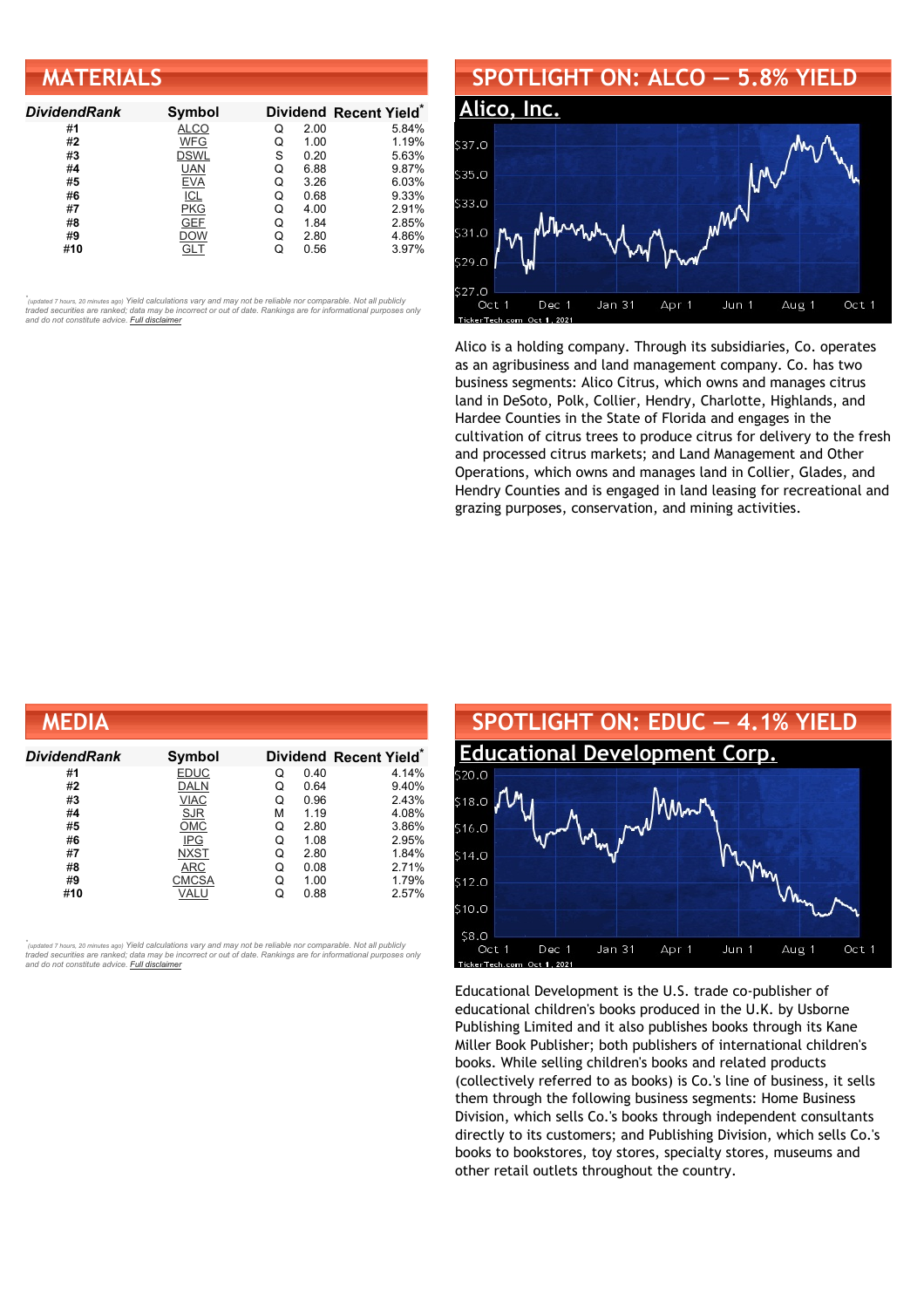### **METALS & MINING**

| <b>DividendRank</b> | Symbol      |   |      | Dividend Recent Yield* |
|---------------------|-------------|---|------|------------------------|
| #1                  | <b>SID</b>  | S | 0.49 | 9.32%                  |
| #2                  | <b>RIO</b>  | S | 7.52 | 11.25%                 |
| #3                  | <b>NRP</b>  | Q | 1.80 | 7.61%                  |
| #4                  | GGB         | Q | 0.29 | 5.89%                  |
| #5                  | DRD         | S | 0.56 | 6.92%                  |
| #6                  | WOR         | O | 1.12 | 2.13%                  |
| #7                  | <b>NEM</b>  | Q | 2.20 | 4.05%                  |
| #8                  | <b>SBSW</b> | S | 1.57 | 12.72%                 |
| #9                  | SCCO        | Q | 3.60 | 6.41%                  |
| #10                 | BTG         |   | 0.16 | 4.68%                  |

•<br>"<sub>(updated 7 hours, 20 minutes ago) Yield calculations vary and may not be reliable nor comparable. Not all publicly<br>traded securities are ranked; data may be incorrect or out of date. Rankings are for informational purp</sub> *and do not constitute advice. Full [disclaimer](https://www.dividendchannel.com/disclaimer/)*



Companhia Siderurgica Nacional is a steel producer in Brazil and Latin America. Co. operates throughout the entire steel production chain, from the mining of iron ore to the production and sale of a range of steel products. Co. divides its business into five segments: steel, which produces carbon steel; mining, which focuses on exploration of one of its iron ore reserves, Casa de Pedra, in the state of Minas Gerais; cement, which consolidates the cement production, distribution and sale operations, which use the slag produced by the Volta Redonda plant's blast furnaces; logistics, which comprises railway and port facilities; and energy, which is comprised of generation plants.

| <b>REAL ESTATE</b> |             |   |      |                        |  |  |
|--------------------|-------------|---|------|------------------------|--|--|
| DividendRank       | Symbol      |   |      | Dividend Recent Yield* |  |  |
| #1                 | <b>EFC</b>  | м | 1.80 | 9.84%                  |  |  |
| #2                 | RC          | Q | 1.68 | 11.64%                 |  |  |
| #3                 | LFT         | Q | 0.36 | 9.09%                  |  |  |
| #4                 | PMT         | Q | 1.88 | 9.55%                  |  |  |
| #5                 | <b>NYMT</b> | Q | 0.40 | 9.39%                  |  |  |
| #6                 | <b>EARN</b> | Q | 1.20 | 10.75%                 |  |  |
| #7                 | <b>KREF</b> | Q | 1.72 | 8.15%                  |  |  |
| #8                 | <b>ACRE</b> | Q | 1.32 | 8.75%                  |  |  |
| #9                 | TRMT        | Q | 0.68 | 12.85%                 |  |  |
| #10                | <b>GPMT</b> | Q | 1.00 | 7.59%                  |  |  |

*\** ated 7 hours, 20 minutes ago) Yield calculations vary and may not be reliable nor comparable. Not all publicly traded securities are ranked; data may be incorrect or out of date. Rankings are for informational purposes only *and do not constitute advice. Full [disclaimer](https://www.dividendchannel.com/disclaimer/)*



Ellington Financial acquires and manages mortgage-related, consumer-related, corporate-related, and other financial assets. Co.'s targeted asset classes include investments in the U.S. and Europe (as applicable) in the following categories: residential mortgage-backed securities, for which the principal and interest payments are guaranteed by a U.S. government agency or a U.S. government-sponsored entity; commercial mortgage-backed securities, commercial mortgage loans, and other commercial real estate debt; consumer loans and asset-backed securities (ABS), including ABS backed by consumer loans; mortgage-related and non-mortgage-related derivatives; and other investments.

**Preferred:** [EFC.PRA](https://www.preferredstockchannel.com/symbol/efc.pra/)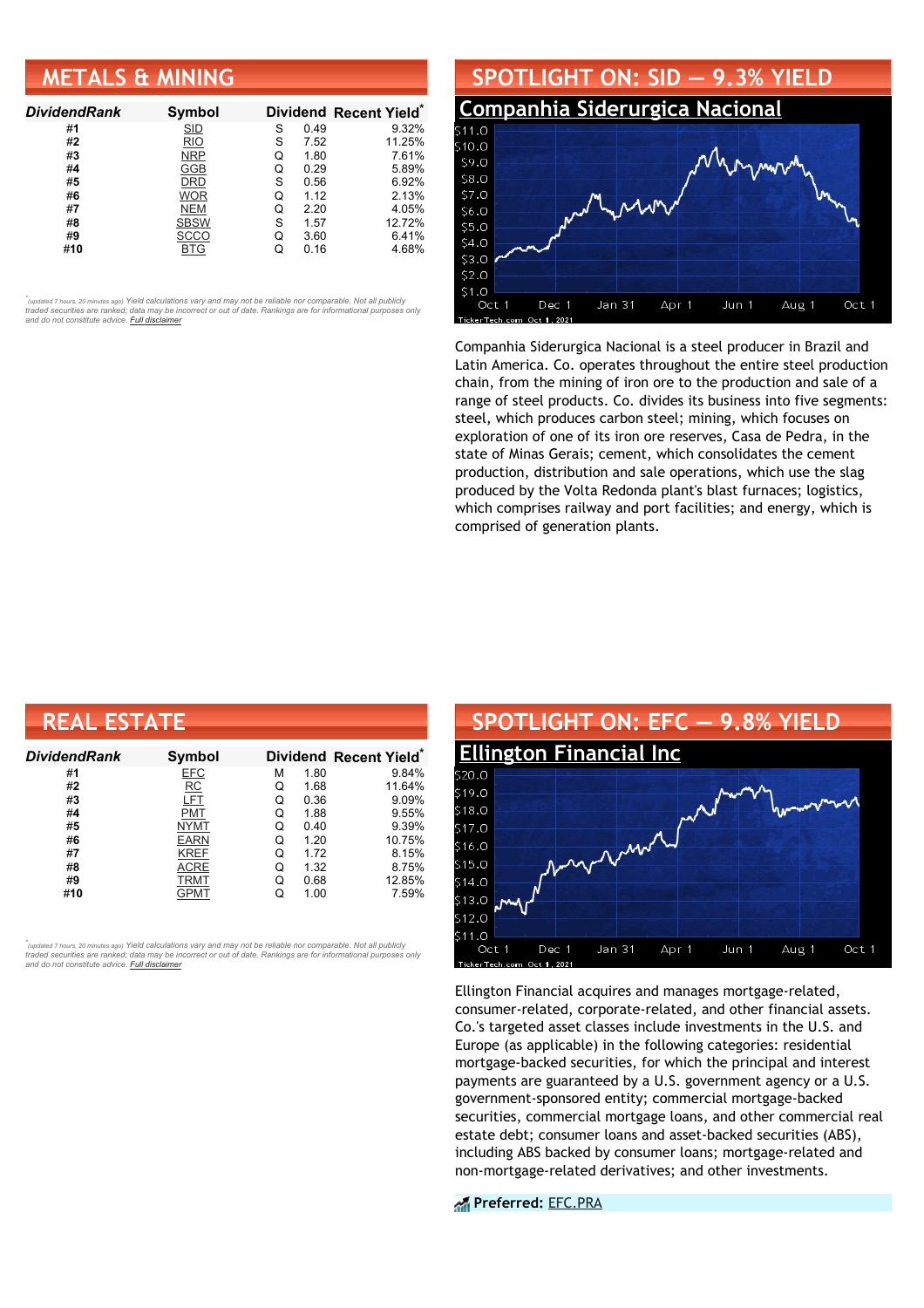| <b>TECHNOLOGY</b>   |               |   |      |                                    |  |
|---------------------|---------------|---|------|------------------------------------|--|
| <b>DividendRank</b> | <b>Symbol</b> |   |      | Dividend Recent Yield <sup>®</sup> |  |
| #1                  | NL            | Q | 0.24 | 4.17%                              |  |
| #2                  | <b>XRX</b>    | Q | 1.00 | 4.96%                              |  |
| #3                  | <b>TSM</b>    | Q | 1.98 | 1.77%                              |  |
| #4                  | <b>BELFB</b>  | Q | 0.28 | 2.25%                              |  |
| #5                  | <b>TAIT</b>   | Q | 0.16 | 4.19%                              |  |
| #6                  | <b>IMOS</b>   | А | 1.58 | 4.62%                              |  |
| #7                  | <b>INTC</b>   | Q | 1.39 | 2.61%                              |  |
| #8                  | <b>MNDO</b>   | А | 0.26 | 8.25%                              |  |
| #9                  | <b>TXN</b>    | Q | 4.60 | 2.39%                              |  |
| #10                 | AVT           | Q | 0.96 | 2.60%                              |  |

## **SPOTLIGHT ON: NL — 4.2% YIELD**



NL Industries is a holding company. Co. operates in the component products industry through its majority-owned subsidiary, CompX International Inc. (CompX). Co. operates in the chemicals industry through its noncontrolling interest in Kronos Worldwide, Inc. (Kronos). Through CompX, Co. manufactures mechanical and electrical cabinet locks and other locking mechanisms used in a variety of applications including ignition systems, mailboxes, file cabinets, desk drawers, tool storage cabinets, electronic circuit panels, storage compartments, and gas station security. Kronos is a producer and marketer of titanium dioxide pigments, a base industrial product used in a range of applications.

| <b>TRANSPORTATION</b> |                         |   |       |                        |
|-----------------------|-------------------------|---|-------|------------------------|
| DividendRank          | Symbol                  |   |       | Dividend Recent Yield* |
| #1                    | GOGL                    | Q | 2.00  | 18.57%                 |
| #2                    | <b>SBLK</b>             | Q | 2.80  | 11.65%                 |
| #3                    | <b>PANL</b>             | Q | 0.14  | 2.77%                  |
| #4                    | <b>PAC</b>              | Q | 15.59 | 13.40%                 |
| #5                    | ULH                     | Q | 0.42  | 2.09%                  |
| #6                    | AIRTP                   | Q | 2.00  | 8.08%                  |
| #7                    | CAI                     | Q | 1.20  | 2.15%                  |
| #8                    | <b>DAC</b>              | Q | 2.00  | 2.44%                  |
| #9                    | $\overline{\mathsf{R}}$ | Q | 2.32  | 2.81%                  |
| #10                   | <b>SNDR</b>             | Q | 0.28  | 1.23%                  |

*\** ated 7 hours, 20 minutes ago) Yield calculations vary and may not be reliable nor comparable. Not all publicly traded securities are ranked; data may be incorrect or out of date. Rankings are for informational purposes only *and do not constitute advice. Full [disclaimer](https://www.dividendchannel.com/disclaimer/)*



Golden Ocean Group is a holding company. Through its subsidiaries, Co. is an international shipping company that owns and operates a fleet of dry bulk vessels, comprising of Newcastlemax, Capesize, Panamax and Ultramax vessels. Co.'s vessels transport a range of major and minor bulk commodities, including ores, coal, grains and fertilizers, along worldwide shipping routes. Co.'s vessels operate in the spot and time charter markets.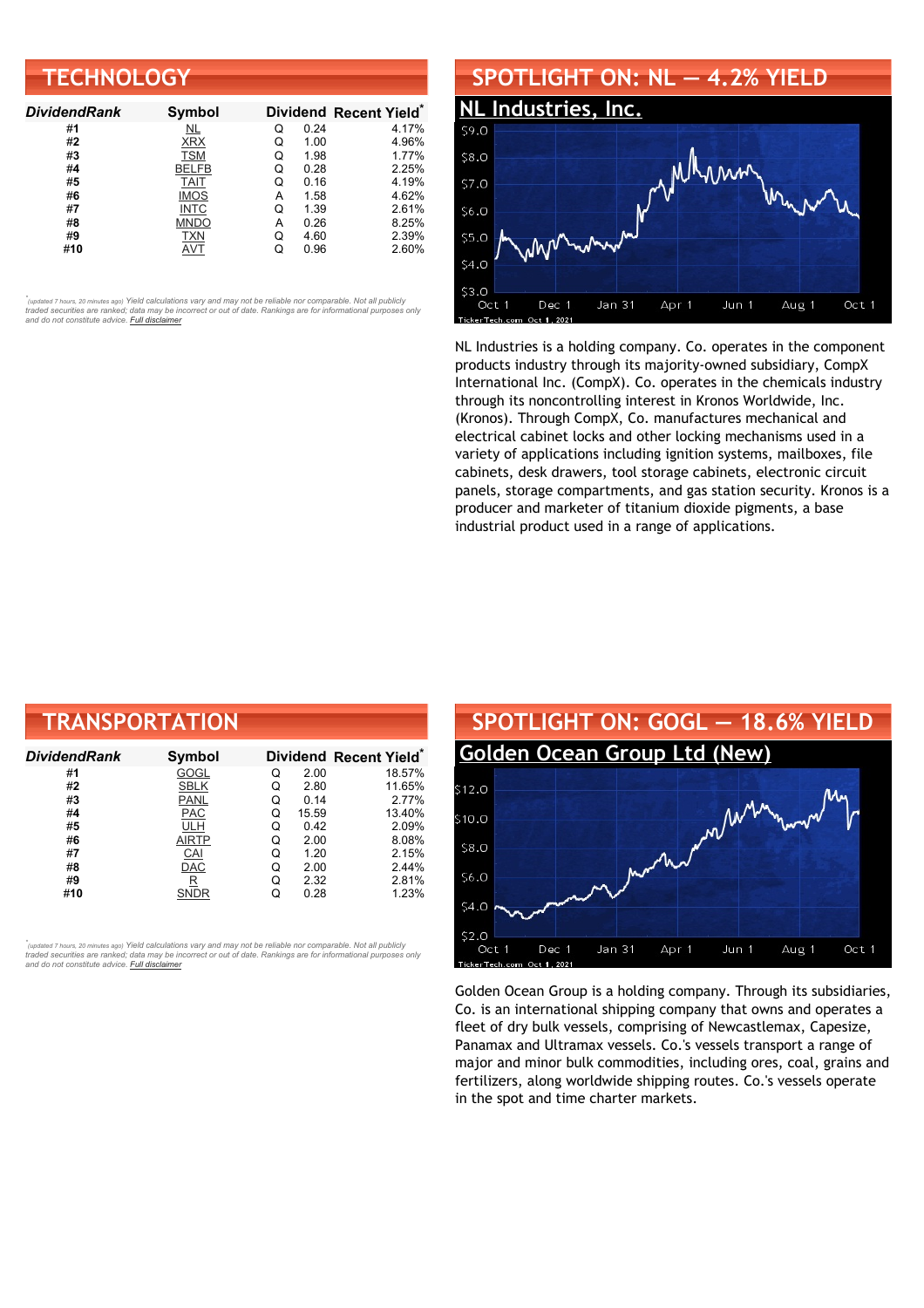### **TRAVEL & ENTERTAINMENT**

| <b>DividendRank</b> | Symbol      |   |      | Dividend Recent Yield* |
|---------------------|-------------|---|------|------------------------|
| #1                  | QSR         | Q | 2.12 | 3.46%                  |
| #2                  | DRI         | Q | 4.40 | 2.90%                  |
| #3                  | <b>WEN</b>  | Q | 0.48 | 2.21%                  |
| #4                  | <b>TXRH</b> | Q | 1.60 | 1.75%                  |
| #5                  | <b>TACO</b> | Q | 0.16 | 1.83%                  |
| #6                  | <b>CBRL</b> | Q | 5.20 | 3.72%                  |
| #7                  | <b>RICK</b> | Q | 0.16 | 0.23%                  |
| #8                  | <b>WWE</b>  | Q | 0.48 | 0.85%                  |
| #9                  | <b>WH</b>   | Q | 0.96 | 1.24%                  |
| #10                 | YUMC        |   | 0.48 | 0.83%                  |

•<br>"<sub>(updated 7 hours, 20 minutes ago) Yield calculations vary and may not be reliable nor comparable. Not all publicly<br>traded securities are ranked; data may be incorrect or out of date. Rankings are for informational purp</sub> *and do not constitute advice. Full [disclaimer](https://www.dividendchannel.com/disclaimer/)*



Restaurant Brands International is a holding company. Through its subsidiaries, Co. is engaged as a quick service restaurant (QSR) company with approximately 27,000 restaurants in more than 100 countries and U.S. territories as of Dec. 31, 2020. Co.'s Tim Hortons®, Burger King® and Popeyes® brands have similar franchise business models with complementary daypart mixes and product platforms.

| UTILITIES           |             |   |      |                       |  |  |
|---------------------|-------------|---|------|-----------------------|--|--|
| <b>DividendRank</b> | Symbol      |   |      | Dividend Recent Yield |  |  |
| #1                  | <b>ERIC</b> | S | 0.23 | 2.08%                 |  |  |
| #2                  | <b>MBT</b>  | Q | 0.93 | 9.68%                 |  |  |
| #3                  | <b>TKC</b>  | Α | 0.12 | 2.67%                 |  |  |
| #4                  | <b>ORAN</b> | S | 1.19 | 10.99%                |  |  |
| #5                  |             | Q | 2.08 | 7.70%                 |  |  |
| #6                  | OGE         | Q | 1.64 | 4.98%                 |  |  |
| #7                  | SOLN        | Q | 3.38 | 6.62%                 |  |  |
| #8                  | KEN         | А | 1.86 | 4.49%                 |  |  |
| #9                  | <b>PNW</b>  | Q | 3.32 | 4.59%                 |  |  |
| #10                 | TEF         | S | 0.47 | 9.98%                 |  |  |

,<br>"<sub>(updated 7 hours, 20 minutes ago) Yield calculations vary and may not be reliable nor comparable. Not all publicly<br>traded securities are ranked; data may be incorrect or out of date. Rankings are for informational purp</sub> *and do not constitute advice. Full [disclaimer](https://www.dividendchannel.com/disclaimer/)*

#### **SPOTLIGHT ON: ERIC — 2.1% YIELD [Ericsson](http://www.dividendchannel.com/symbol/eric/)** 515.0  $(14.0)$ 513.0  $12.0$  $31.0$  $.10.0$ \$9.0 Jan 31 Oct 1 Dec 1 Apr 1 Jun 1 Aug 1 Oct 1

Ericsson provides communications technology and services. Co.'s portfolio spans Networks, which supports various radio-access technologies and provides hardware, software and related services for both radio access and transport end-to-end; Digital Services, which provides solutions consisting of software, services and hardware in the areas of business support systems, operational support systems, cloud communication, cloud core, and cloud infrastructure; Managed Services, which provides networks and IT managed services, network design and optimization, and application development and maintenance to operators.

erTecl

Oct 1, 202